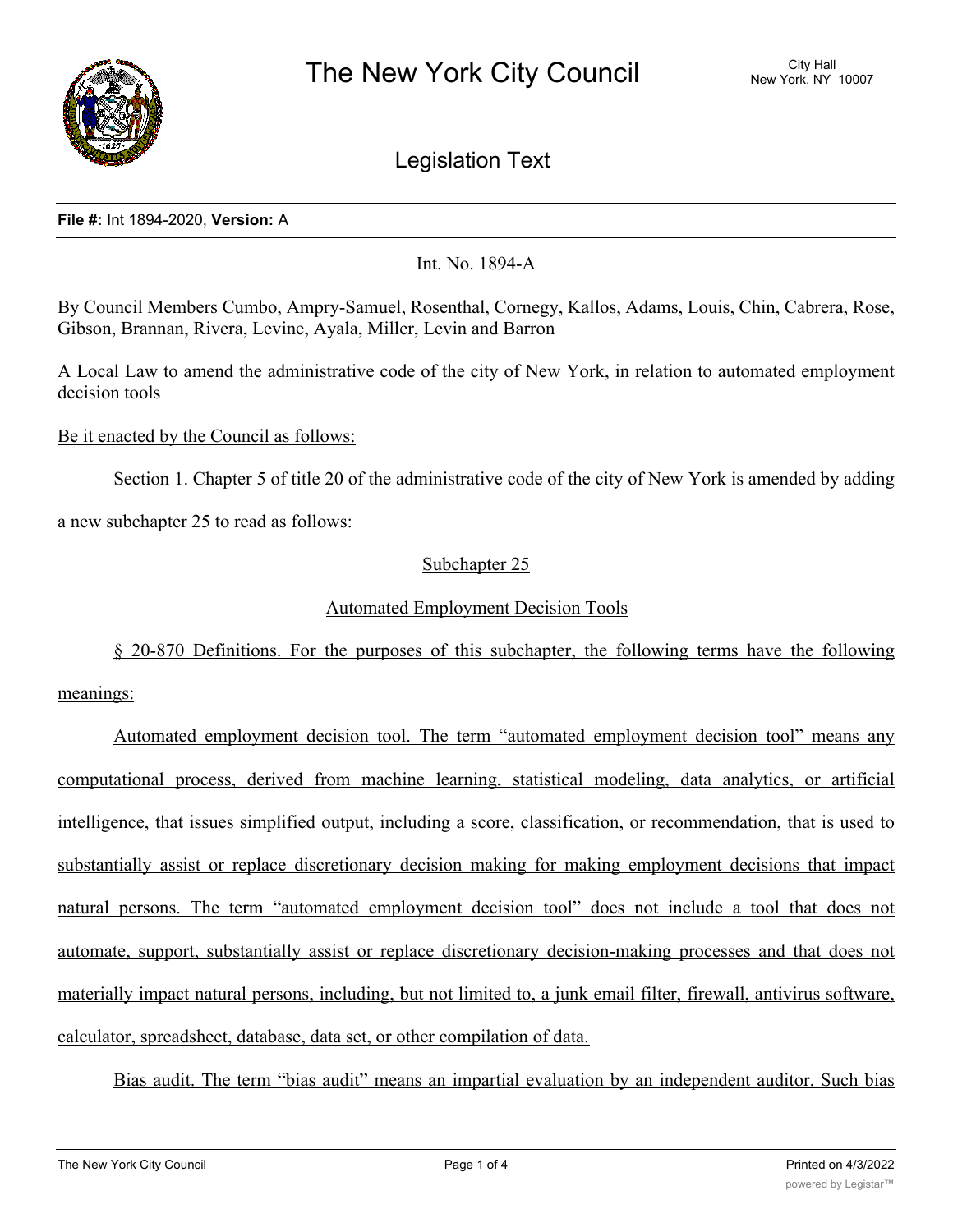## **File #:** Int 1894-2020, **Version:** A

audit shall include but not be limited to the testing of an automated employment decision tool to assess the tool's disparate impact on persons of any component 1 category required to be reported by employers pursuant to subsection (c) of section 2000e-8 of title 42 of the United States code as specified in part 1602.7 of title 29 of the code of federal regulations.

Employment decision. The term "employment decision" means to screen candidates for employment or employees for promotion within the city.

§ 20-871 Requirements for automated employment decision tools. a. In the city, it shall be unlawful for an employer or an employment agency to use an automated employment decision tool to screen a candidate or employee for an employment decision unless:

1. Such tool has been the subject of a bias audit conducted no more than one year prior to the use of such tool; and

2. A summary of the results of the most recent bias audit of such tool as well as the distribution date of the tool to which such audit applies has been made publicly available on the website of the employer or employment agency prior to the use of such tool.

b. Notices required. In the city, any employer or employment agency that uses an automated employment decision tool to screen an employee or a candidate who has applied for a position for an employment decision shall notify each such employee or candidate who resides in the city of the following:

1. That an automated employment decision tool will be used in connection with the assessment or evaluation of such employee or candidate that resides in the city. Such notice shall be made no less than ten business days before such use and allow a candidate to request an alternative selection process or accommodation;

2. The job qualifications and characteristics that such automated employment decision tool will use in the assessment of such candidate or employee. Such notice shall be made no less than 10 business days before such use; and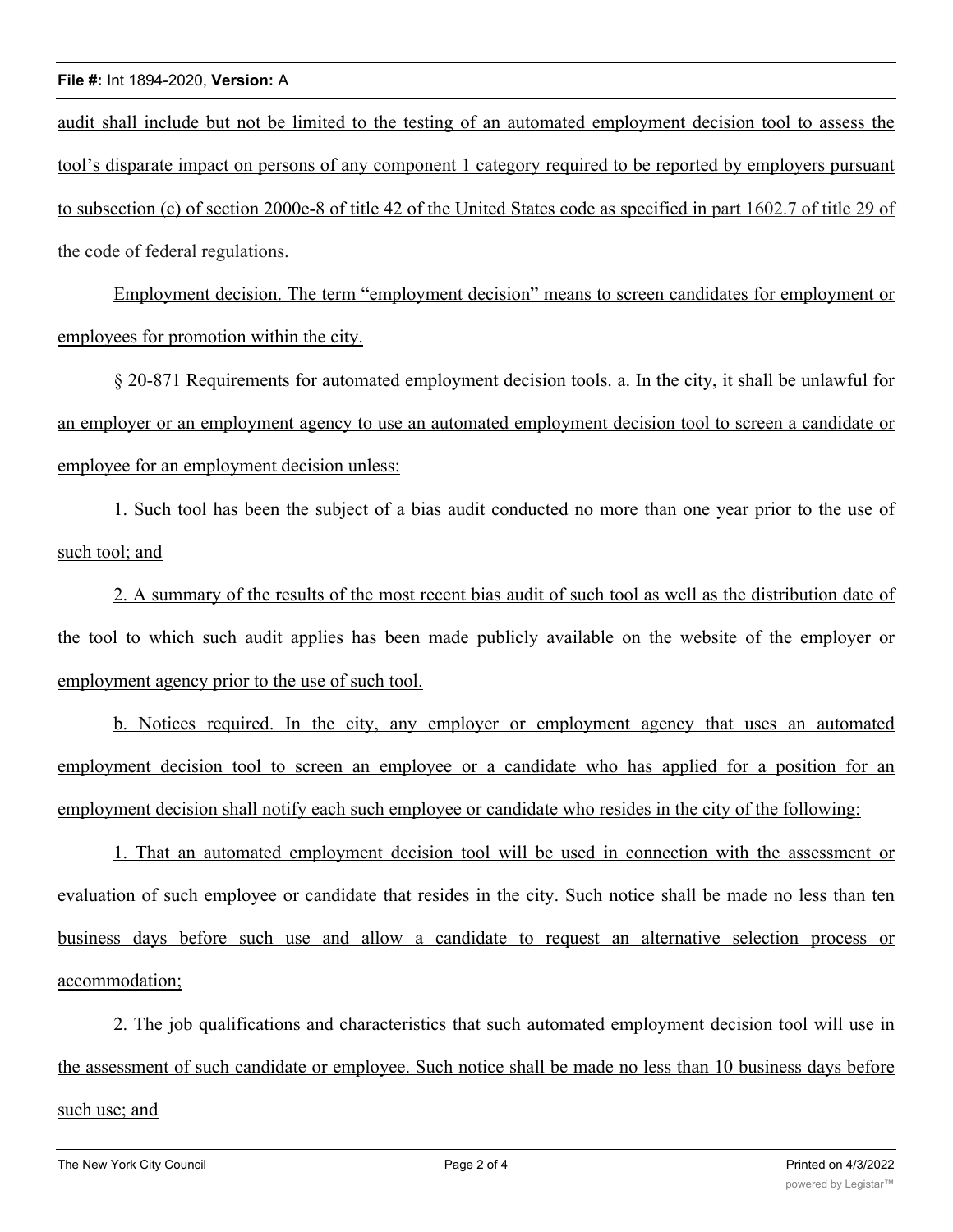## **File #:** Int 1894-2020, **Version:** A

3. If not disclosed on the employer or employment agency's website, information about the type of data collected for the automated employment decision tool, the source of such data and the employer or employment agency's data retention policy shall be available upon written request by a candidate or employee. Such information shall be provided within 30 days of the written request. Information pursuant to this section shall not be disclosed where such disclosure would violate local, state, or federal law, or interfere with a law enforcement investigation.

§ 20-872 Penalties. a. Any person that violates any provision of this subchapter or any rule promulgated pursuant to this subchapter is liable for a civil penalty of not more than \$500 for a first violation and each additional violation occurring on the same day as the first violation, and not less than \$500 nor more than \$1,500 for each subsequent violation.

b. Each day on which an automated employment decision tool is used in violation of this section shall give rise to a separate violation of subdivision a of section 20-871.

c. Failure to provide any notice to a candidate or an employee in violation of paragraphs 1, 2 or 3 of subdivision b of section 20-871 shall constitute a separate violation.

d. A proceeding to recover any civil penalty authorized by this subchapter is returnable to any tribunal established within the office of administrative trials and hearings or within any agency of the city designated to conduct such proceedings.

§ 20-873 Enforcement. The corporation counsel or such other persons designated by the corporation counsel on behalf of the department may initiate in any court of competent jurisdiction any action or proceeding that may be appropriate or necessary for correction of any violation issued pursuant this subchapter, including mandating compliance with the provisions of this chapter or such other relief as may be appropriate.

§ 20-874 Construction. The provisions of this subchapter shall not be construed to limit any right of any candidate or employee for an employment decision to bring a civil action in any court of competent